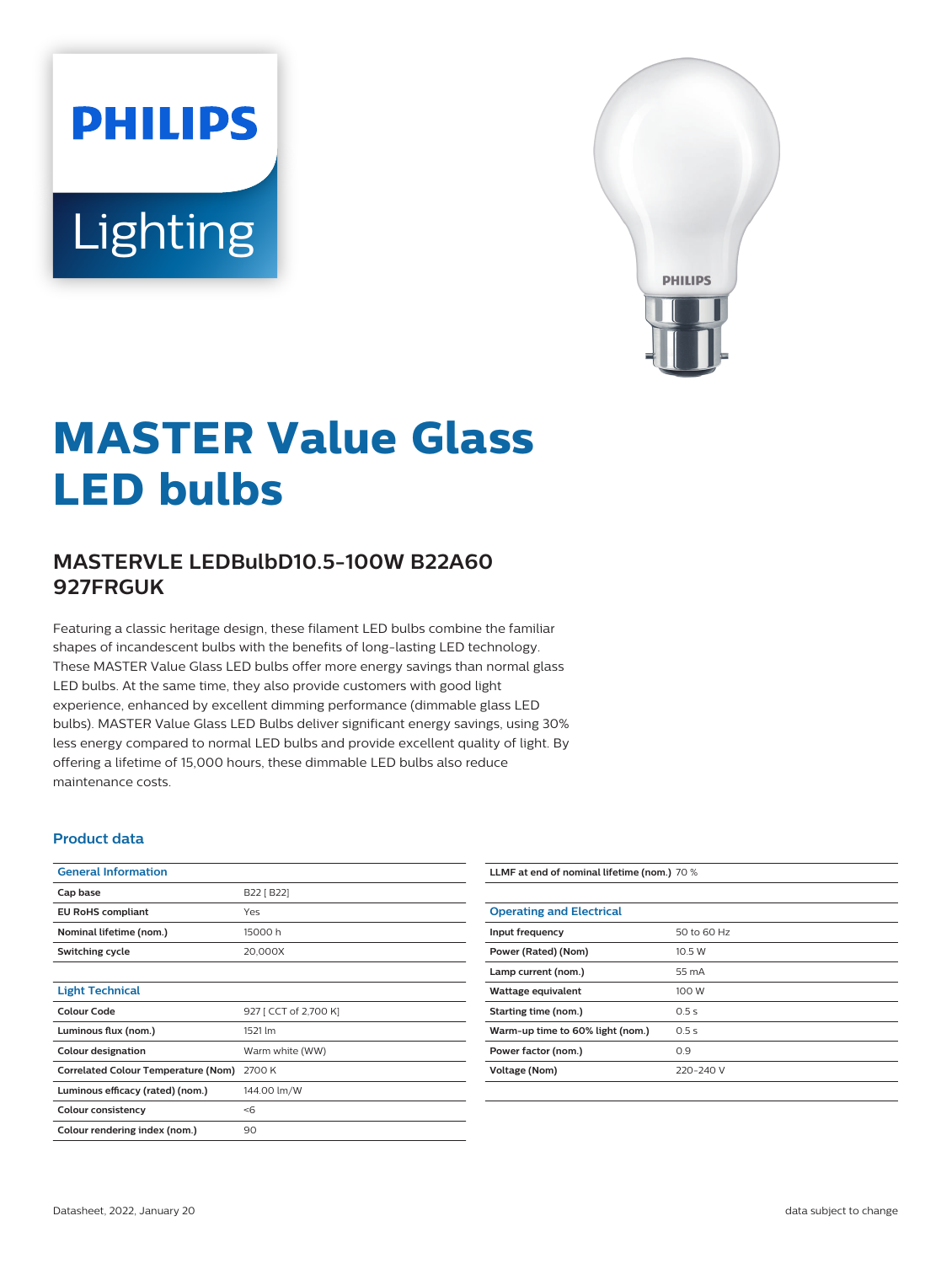# **MASTER Value Glass LED bulbs**

| <b>Temperature</b>                        |               |
|-------------------------------------------|---------------|
| T-Case maximum (nom.)                     | 70 °C         |
|                                           |               |
| <b>Controls and Dimming</b>               |               |
| Dimmable                                  | Yes           |
|                                           |               |
| <b>Mechanical and Housing</b>             |               |
| <b>Lamp Finish</b>                        | Frosted       |
| <b>Bulb shape</b>                         | A60 [ A 60mm] |
|                                           |               |
| <b>Approval and Application</b>           |               |
| <b>Energy Efficiency Class</b>            | D             |
| Energy consumption kWh/1,000 hours 11 kWh |               |
|                                           | 453261        |
|                                           |               |

| <b>Product Data</b>               |                                    |  |
|-----------------------------------|------------------------------------|--|
| Full product code                 | 871951432503601                    |  |
| Order product name                | MASTERVLE LEDBulbD10.5-100W B22A60 |  |
|                                   | 927FRGUK                           |  |
| EAN/UPC - product                 | 8719514325036                      |  |
| Order code                        | 32503601                           |  |
| SAP numerator - quantity per pack |                                    |  |
| Numerator - packs per outer box   | 10                                 |  |
| <b>SAP material</b>               | 929003011899                       |  |
| SAP net weight (piece)            | 0.030 kg                           |  |

#### **Dimensional drawing**



**MASTERVLE LEDBulbD10.5-100W B22A60 927FRGUK**

#### **Photometric data**



**LEDbulb MAS SLR 10,5W A60 E27 927 CL-POC LEDbulb MAS SLR A60 10,5W E27 927 FR-LDD**

| Product                                     |              |
|---------------------------------------------|--------------|
| MASTERVLE LEDBulbD10.5-100W B22A60 927FRGUK | 60 mm 107 mm |